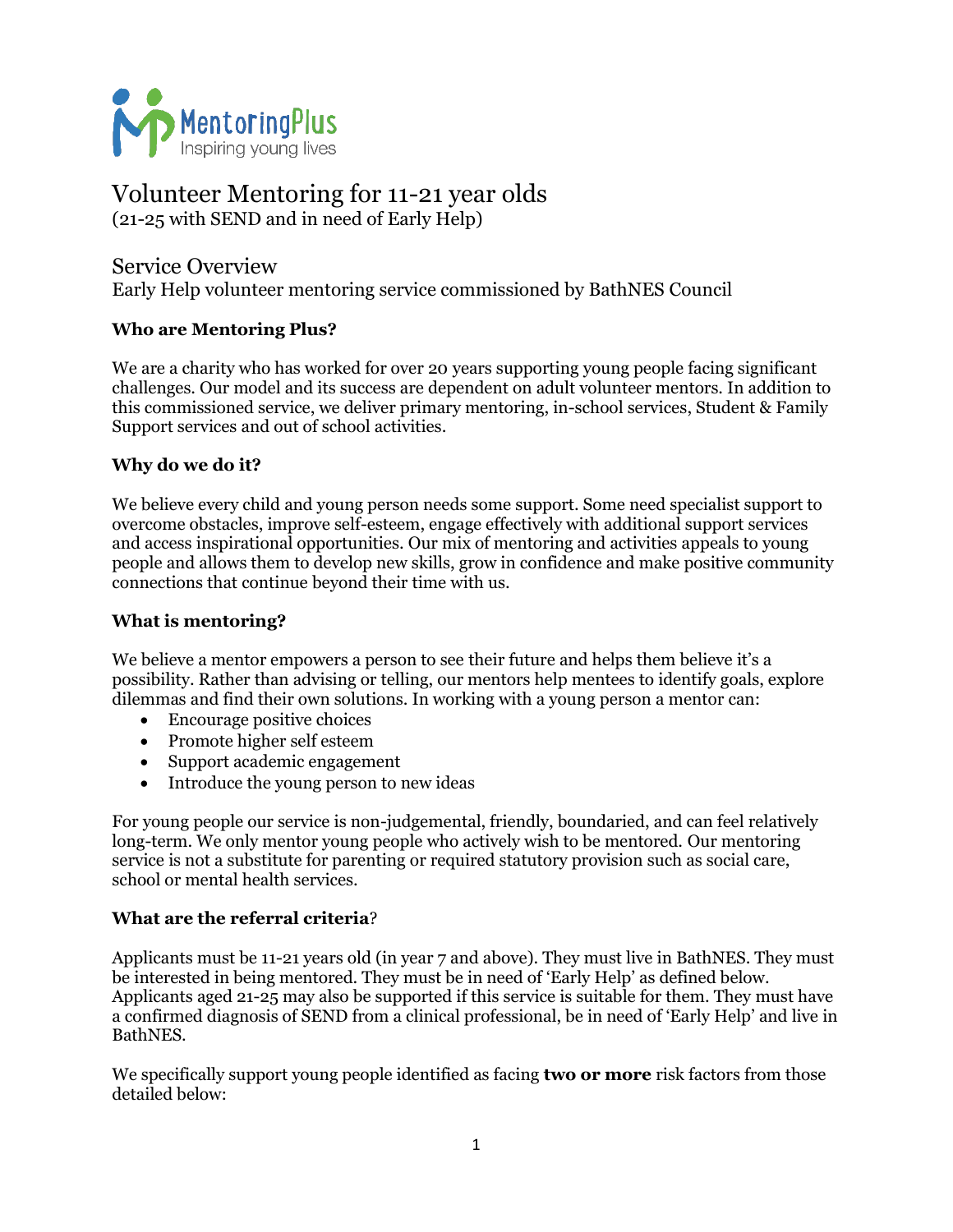- Displaying signs of anti-social behaviour
- Disengaged, excluded from or at risk of exclusion from education *OR*
- Not in employment or training (NEET)
- In or leaving care
- Experiencing significant challenges out of school –including factors such as a lack of role models, family breakdown, bereavement, isolation, historic domestic violence.

Please see our Referral Checklist for a detailed breakdown of referral criteria and service limitations.

We may accept re-referrals if a specific new risk or need has been identified, and usually limit this to young people who have not been mentored in this service for more than 12 months.

In order to ensure equality of access to service across the county, we reserve the right to limit the number of referrals in process from any individual setting.

If during their time with this service it becomes clear that volunteer mentoring is not a suitable service for the young person we reserve the right to close their referral.

## **What is Early Help?**

BathNES Council define 'Early Help' as providing effective support as soon as problems start to emerge or are identified and bringing about change to prevent these from escalating or becoming long term.

This service is most effective working with young people when challenges begin to emerge. A regular comment from our practitioners is "we wish we'd received this referral years earlier." This is especially relevant as it may take several months from a referral being accepted to a young person being matched with a mentor.

We therefore welcome referrals for young people with **early signs** of our referral criteria. Referrals judged to be too high risk or high need for safe working with a volunteer may not be accepted. We have other services which may suit young people in these circumstances – call us for details.

#### **Why are our mentors volunteers?**

Our young people tell us someone volunteering time to mentor them makes them feel good about themselves. It also allows for an informality which enables young people to be more relaxed and open than they might be with 'professionals.'

We are constantly inspired by the skill, generosity and diversity of volunteers who offer us their time. All our mentors are extensively trained, and closely supervised throughout their mentoring. This includes an interview, DBS check and a thorough referencing process.

We can't predict the gender mix of volunteers we have available. We often have more female volunteers and more referrals for young males. We will match a female volunteer with a male or female mentee, but not a male volunteer with a female mentee.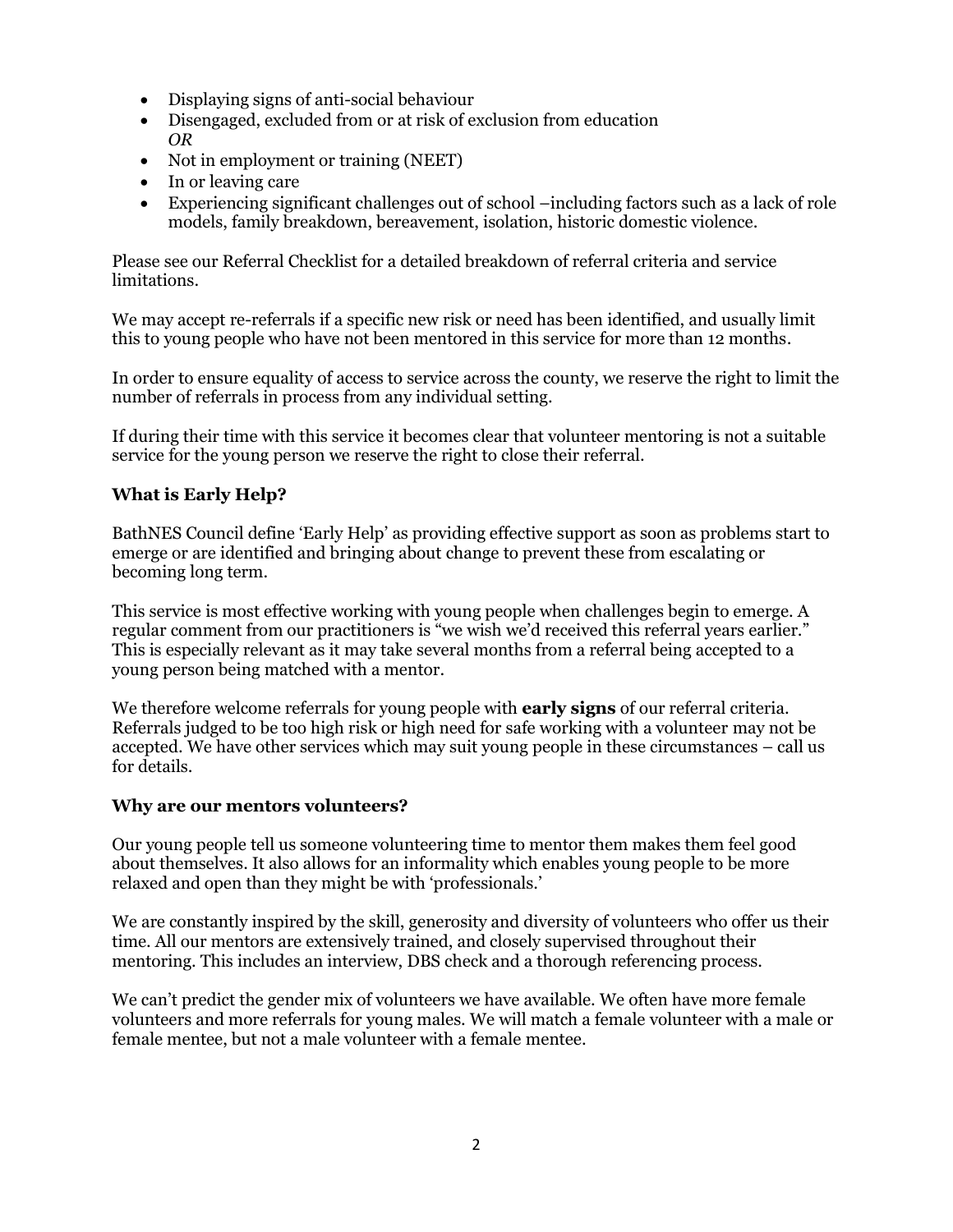## **How does the mentoring work?**

Once matched we provide the following to young people for up to a year:

- A named practitioner assigned to support them
- Introductory sessions with their practitioner to develop a Personal Plan
- A volunteer mentor working with them each week to develop confidence, have new experiences and access new opportunities
- Activities budget to spend each month with their mentor
- Regular reviews with their practitioner
- Exit planning with links to services and transitional support on leaving our service
- Professional engagement in Team Around the Child processes, ensuring the voice of the mentee is shared with other professionals throughout this year
- There is no charge for the service. The referrer (or a named alternative adult contact) will be expected to continue a dialogue with our service throughout the mentoring.

#### **Weekly activities programme**

Young people in our service can access a range of free activities throughout the year. Invitations are shared with young people each term with places offered on a first come first served basis. Evening and school holiday activities may also be available.

#### **Participation**

We encourage young people who are interested to stay involved with the charity, representing young people's interests, building skills and helping to plan and deliver activities. Our Youth Reps and Girls Group both meet regularly and transport is provided.

### **What do young people say are the benefits of our mentoring service?**

"I feel better about myself from being with my mentor"

"I've gotten wiser and more responsible. I was quite naughty. He's taught me how to deal with things better."

"I was in a bad place, wasn't in school and didn't go out. Now I'm back in school."

"They're good at making you look forward to stuff."

"It's nice to have someone to speak to about things, and I think that it has really helped me."

"Look where I was at the beginning and look where I am now? She came along and my confidence went up."

### **How quickly can volunteer mentoring be accessed?**

We are currently able to support a maximum of about x36 pairs of mentors and mentees at any one time. This allows us to sufficiently support and enable the success of each pair. Consistent demand for our service means we can only open to referrals when we have capacity to assess them within an acceptable time. It may take several months between a referral being accepted and the young person being matched with a mentor.